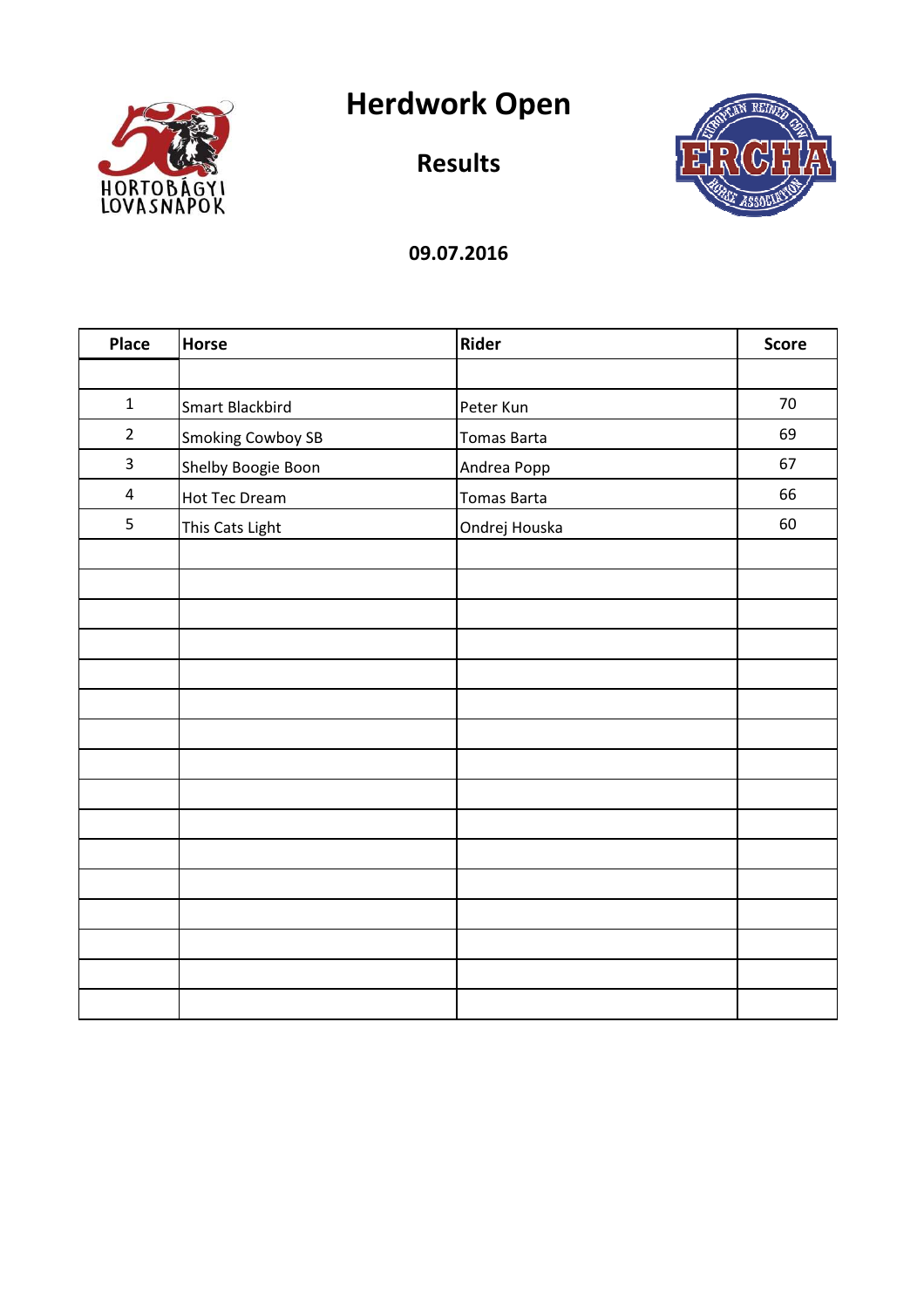Herdwork Non-Pro



Results



| Place          | <b>Horse</b>           | <b>Rider</b>     | <b>Score</b> |
|----------------|------------------------|------------------|--------------|
|                |                        |                  |              |
| $\mathbf{1}$   | Smart Blackbird        | Peter Kun        | 65           |
| $\overline{2}$ | CR Sassy Little Legend | Peter Kun        | 63           |
| 3              | Doc Tom Equalizer      | Zoltan Szalontai | 60           |
|                | ER Sugar Smart         | Zoltan Vizi      | $\mathbf 0$  |
|                |                        |                  |              |
|                |                        |                  |              |
|                |                        |                  |              |
|                |                        |                  |              |
|                |                        |                  |              |
|                |                        |                  |              |
|                |                        |                  |              |
|                |                        |                  |              |
|                |                        |                  |              |
|                |                        |                  |              |
|                |                        |                  |              |
|                |                        |                  |              |
|                |                        |                  |              |
|                |                        |                  |              |
|                |                        |                  |              |
|                |                        |                  |              |
|                |                        |                  |              |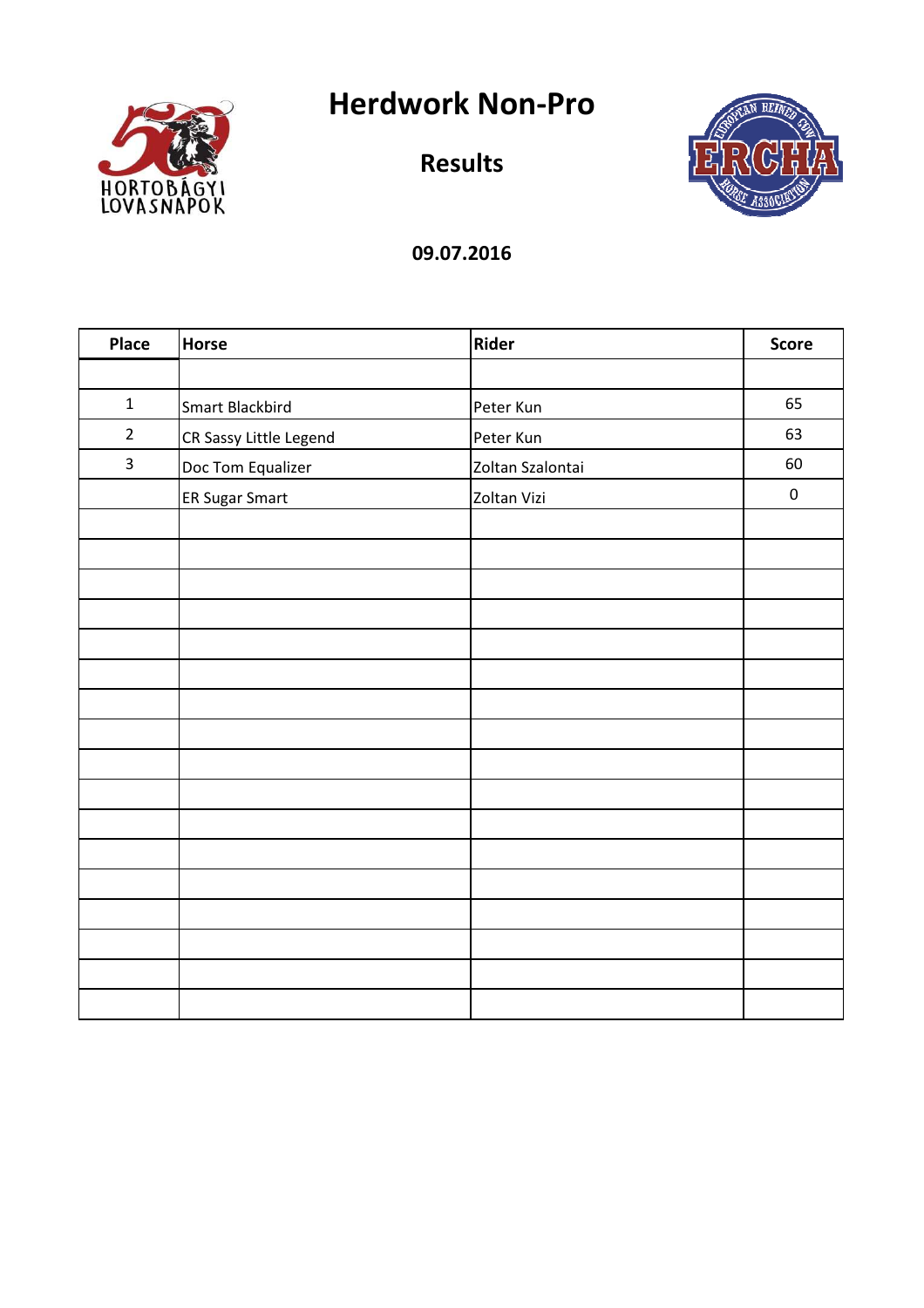



Results



| Place          | Horse                    | Rider         | <b>Score</b> |
|----------------|--------------------------|---------------|--------------|
|                |                          |               |              |
| $\mathbf 1$    | <b>Smoking Cowboy SB</b> | Tomas Barta   | 140,5        |
| $\overline{2}$ | This Cats Light          | Ondrej Houska | 137,5        |
|                |                          |               |              |
|                |                          |               |              |
|                |                          |               |              |
|                |                          |               |              |
|                |                          |               |              |
|                |                          |               |              |
|                |                          |               |              |
|                |                          |               |              |
|                |                          |               |              |
|                |                          |               |              |
|                |                          |               |              |
|                |                          |               |              |
|                |                          |               |              |
|                |                          |               |              |
|                |                          |               |              |
|                |                          |               |              |
|                |                          |               |              |
|                |                          |               |              |
|                |                          |               |              |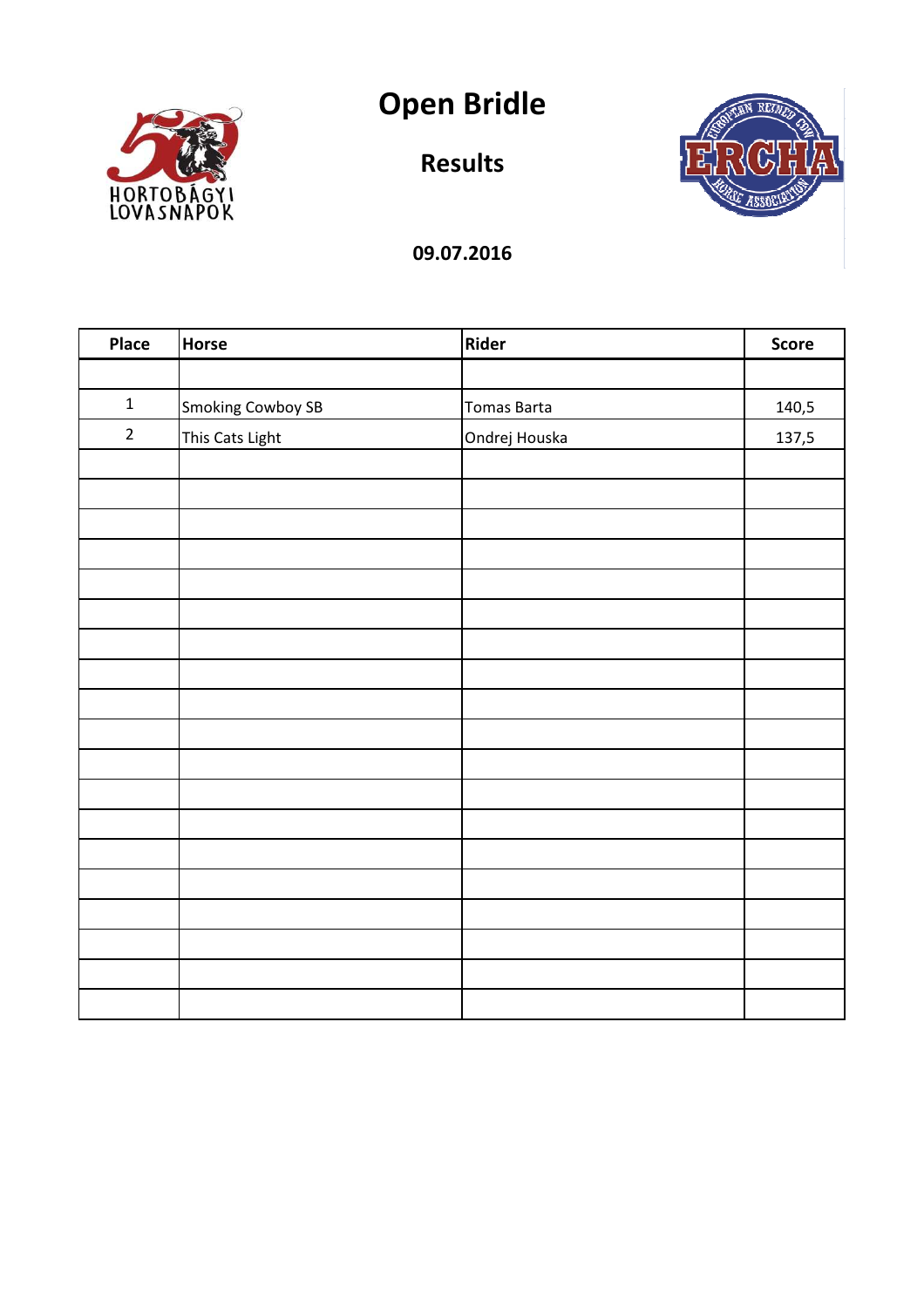

#### 09.07.2016 09.07.2016

| <b>Place</b>   | <b>Horse</b>       | Rider            | <b>Score</b> |
|----------------|--------------------|------------------|--------------|
|                |                    |                  |              |
| $\mathbf 1$    | Doc Tom Equalizer  | Zoltan Szalontai | 141,5        |
| $\overline{2}$ | Dunnit Cowboy Star | Kornelia Böröcz  | 137,5        |
| 3              | Smart Blackbird    | Peter Kun        | 129          |
|                |                    |                  |              |
|                |                    |                  |              |
|                |                    |                  |              |
|                |                    |                  |              |
|                |                    |                  |              |
|                |                    |                  |              |
|                |                    |                  |              |
|                |                    |                  |              |
|                |                    |                  |              |
|                |                    |                  |              |
|                |                    |                  |              |
|                |                    |                  |              |
|                |                    |                  |              |
|                |                    |                  |              |
|                |                    |                  |              |
|                |                    |                  |              |
|                |                    |                  |              |
|                |                    |                  |              |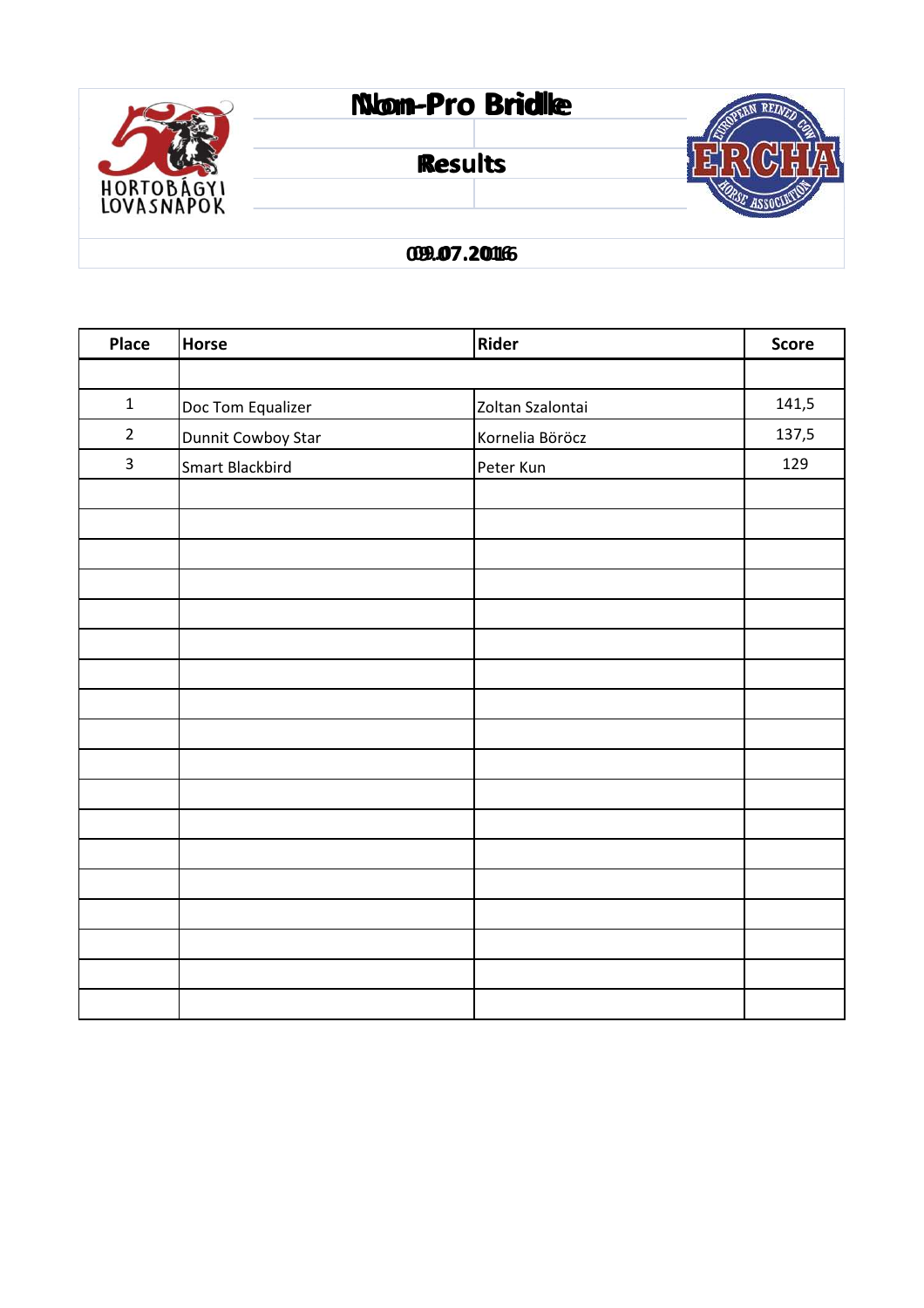Novice Horse Open



Results



| Place        | Horse         | Rider       | <b>Score</b> |
|--------------|---------------|-------------|--------------|
| $\mathbf{1}$ | Hot Tex Dream | Tomas Barta | 134          |
|              |               |             |              |
|              |               |             |              |
|              |               |             |              |
|              |               |             |              |
|              |               |             |              |
|              |               |             |              |
|              |               |             |              |
|              |               |             |              |
|              |               |             |              |
|              |               |             |              |
|              |               |             |              |
|              |               |             |              |
|              |               |             |              |
|              |               |             |              |
|              |               |             |              |
|              |               |             |              |
|              |               |             |              |
|              |               |             |              |
|              |               |             |              |
|              |               |             |              |
|              |               |             |              |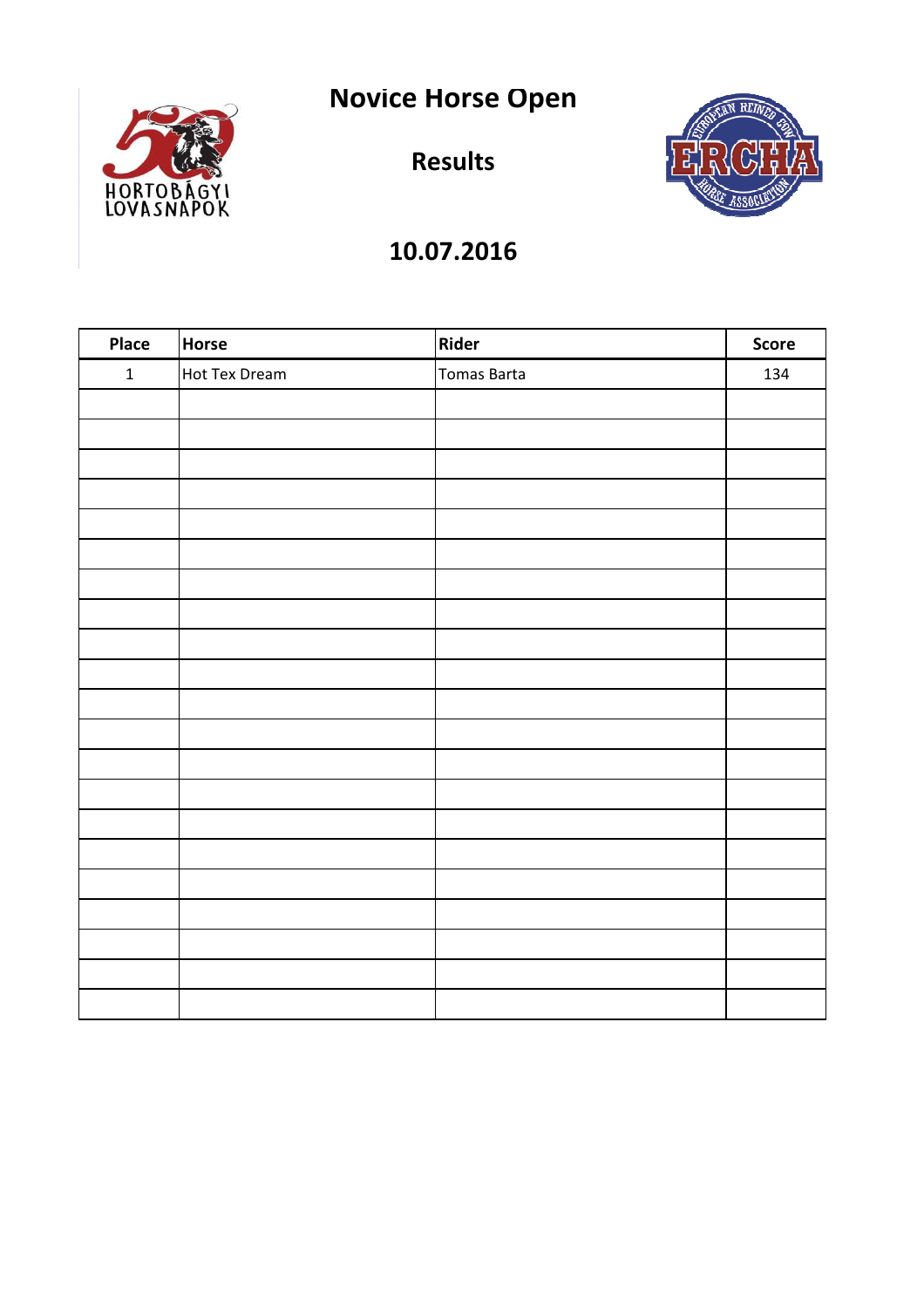Novice Horse Non Pro



Results



| <b>Place</b>            | Horse                 | Rider            | <b>Score</b> |
|-------------------------|-----------------------|------------------|--------------|
| $\mathbf 1$             | Dunnit Cowboy Star    | Kornelia Böröcz  | 140,5        |
| $\overline{2}$          | Doc Tom Equalizer     | Zoltan Szalontai | 138          |
| $\overline{\mathbf{3}}$ | <b>ER Sugar Smart</b> | Zoltan Vizi      | 137,5        |
|                         |                       |                  |              |
|                         |                       |                  |              |
|                         |                       |                  |              |
|                         |                       |                  |              |
|                         |                       |                  |              |
|                         |                       |                  |              |
|                         |                       |                  |              |
|                         |                       |                  |              |
|                         |                       |                  |              |
|                         |                       |                  |              |
|                         |                       |                  |              |
|                         |                       |                  |              |
|                         |                       |                  |              |
|                         |                       |                  |              |
|                         |                       |                  |              |
|                         |                       |                  |              |
|                         |                       |                  |              |
|                         |                       |                  |              |
|                         |                       |                  |              |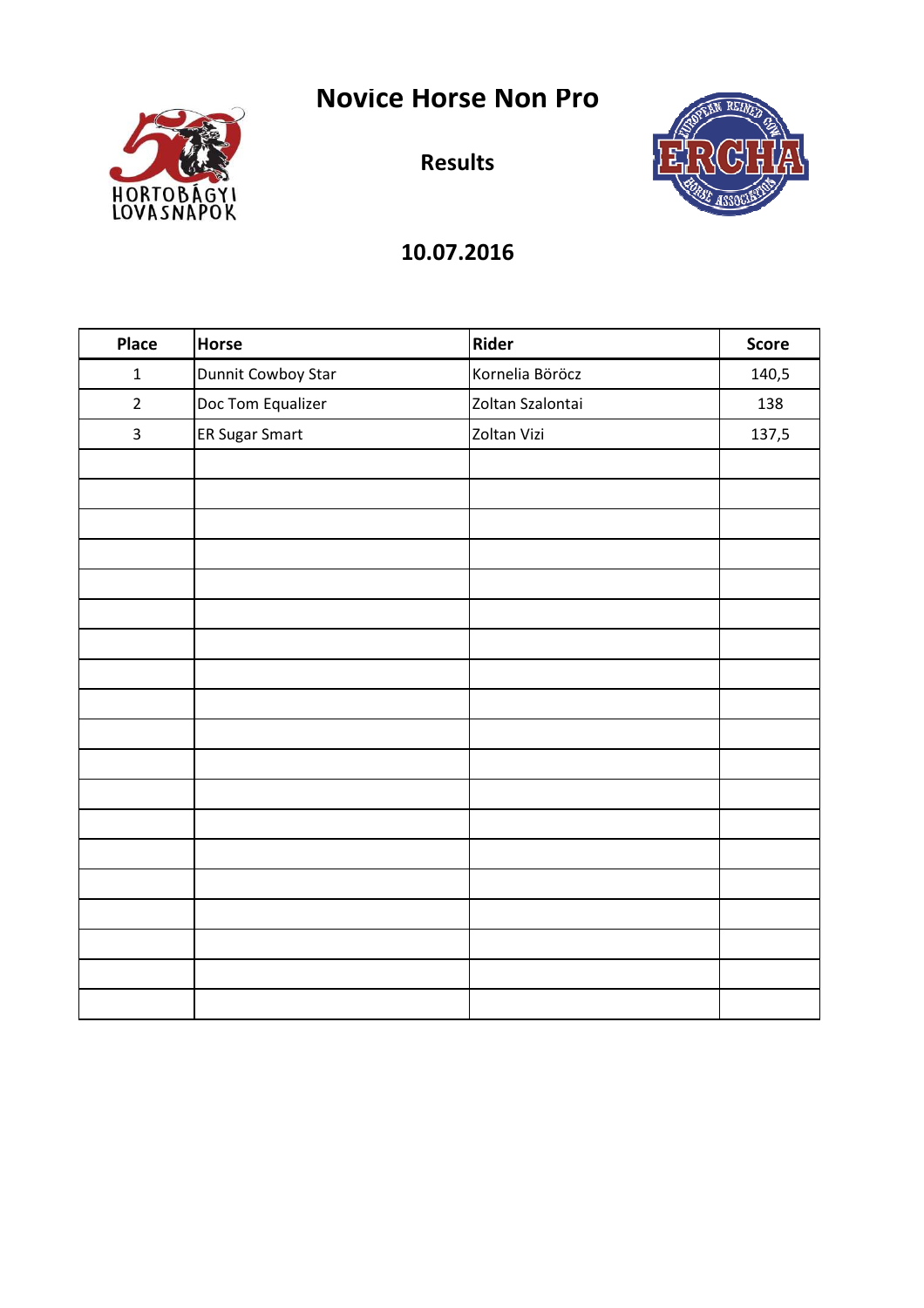Hackamore



Results



| Place        | Horse                  | Rider     | Score |
|--------------|------------------------|-----------|-------|
| $\mathbf{1}$ | CR Sassy Little Legend | Peter Kun | 128   |
|              |                        |           |       |
|              |                        |           |       |
|              |                        |           |       |
|              |                        |           |       |
|              |                        |           |       |
|              |                        |           |       |
|              |                        |           |       |
|              |                        |           |       |
|              |                        |           |       |
|              |                        |           |       |
|              |                        |           |       |
|              |                        |           |       |
|              |                        |           |       |
|              |                        |           |       |
|              |                        |           |       |
|              |                        |           |       |
|              |                        |           |       |
|              |                        |           |       |
|              |                        |           |       |
|              |                        |           |       |
|              |                        |           |       |
|              |                        |           |       |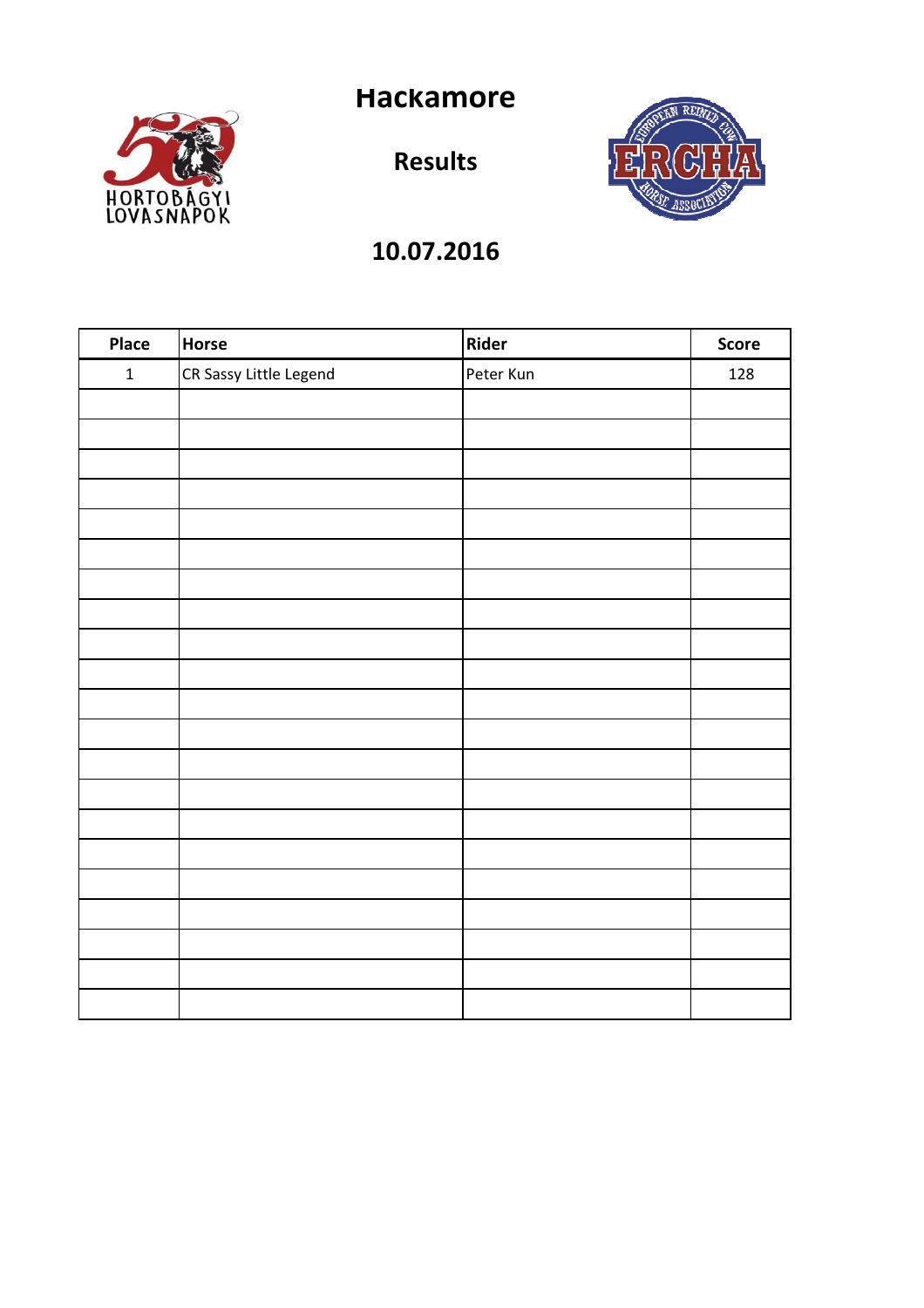# Novice Rider



Results



| Place          | Horse                  | Rider         | <b>Score</b> |
|----------------|------------------------|---------------|--------------|
| $\mathbf 1$    | Hot Tec Dream          | Birgit Löcker | 128,5        |
| $\mathbf 1$    | CR Sassy Little Legend | Peter Kub     | 128,5        |
| $\overline{3}$ | Red Pep Whiz           | Peter Kun     | $71\,$       |
|                |                        |               |              |
|                |                        |               |              |
|                |                        |               |              |
|                |                        |               |              |
|                |                        |               |              |
|                |                        |               |              |
|                |                        |               |              |
|                |                        |               |              |
|                |                        |               |              |
|                |                        |               |              |
|                |                        |               |              |
|                |                        |               |              |
|                |                        |               |              |
|                |                        |               |              |
|                |                        |               |              |
|                |                        |               |              |
|                |                        |               |              |
|                |                        |               |              |
|                |                        |               |              |